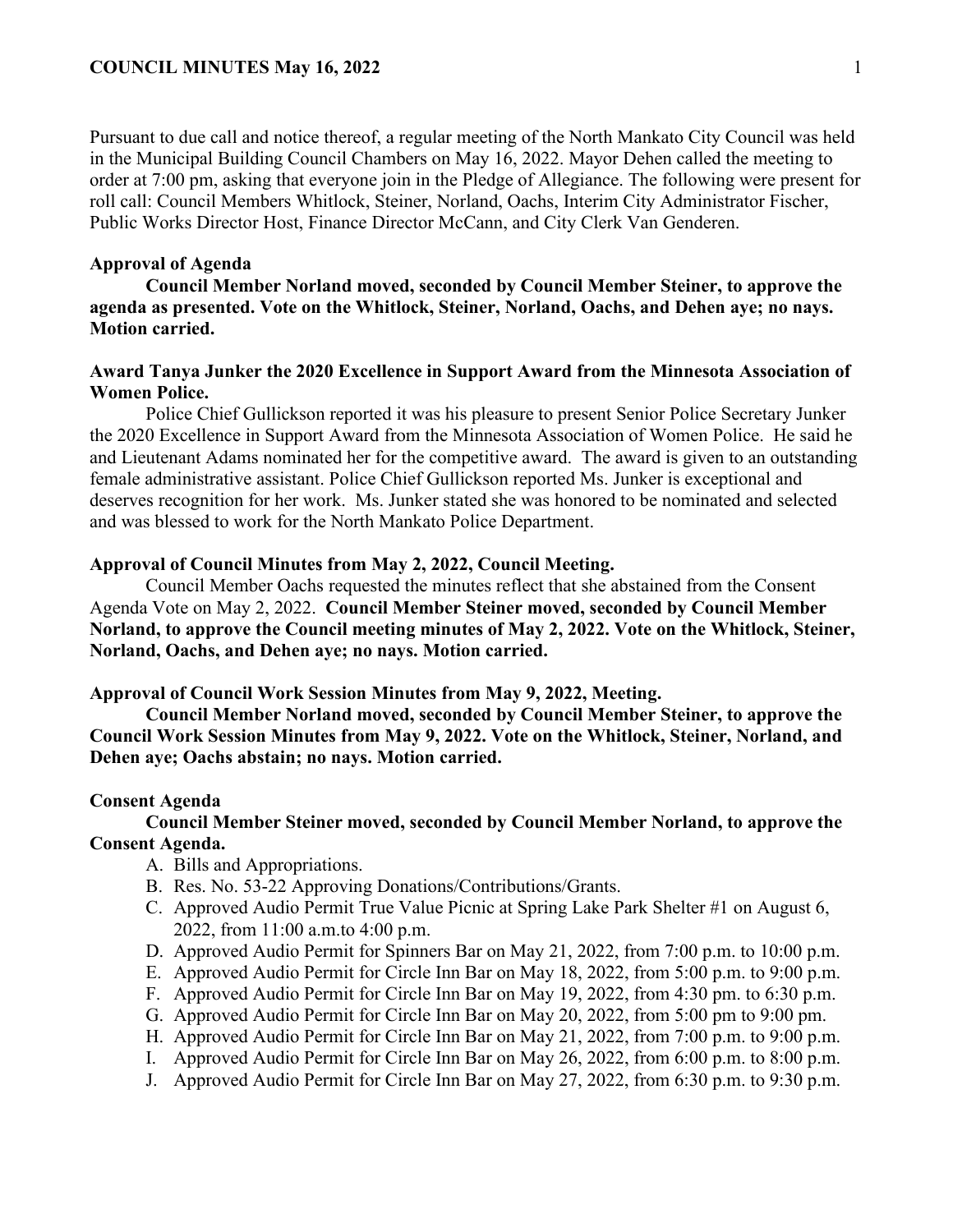**Vote on the Whitlock, Steiner, Norland, and Dehen aye; Oachs abstain; no nays. Motion carried.** 

**Public Comments Concerning Business Items on the Agenda.**

None.

# **Business Items**

#### **Approved First Amendment to Settlement Agreement.**

Interim City Administrator Fischer reported the Port Authority extended the Commercial Lease to HyLife by 6 months to allow the company to complete permanent housing for its workers in Windom. The Port Authority also approved the Amendment to the Settlement Agreement, which allows the continued use of the Norwood Inn during the lease extension.

**Council Member Steiner moved, seconded by Council Member Norland, to Approve First Amendment to the Settlement Agreement. Vote on the Whitlock, Steiner, Norland, Oachs, and Dehen aye; no nays. Motion carried.** 

**Res No. 54-22 Approving Plans and Specifications and Ordering Advertisement of Bids for Project No. 22-01 Water Treatment Plan No. 2 Filter Rehabilitation Project.** 

Public Works Director Host reported the Council previously approved the filter rehabilitation project, and the attached resolution authorizes the bids for the project. Two filters will be rehabilitated, with the first filter rehabilitation beginning in November and completed at the end of the year, and the second filter rehabilitation will start in January 2023. The bids would be opened and tabulated on July 7, 2022, with the results coming before Council. Council Member Oachs requested clarification on if there would be water supply issues for residents. Public Works Director Host reported the rehabilitation was planned for winter when water consumption was reduced making it easier for one filter to provide enough water for residents.

**Council Member Norland moved, seconded by Council Member Oachs, to Adopt Res. No. 54-22 Approving Plans and Specifications and Ordering Advertisement of Bids for Project No. 22-01 Water Treatment Plan No. 2 Filter Rehabilitation Project. Vote on the Whitlock, Steiner, Norland, Oachs, and Dehen aye; no nays. Motion carried.** 

**Res. No. 55-22 Resolution calling for a Public Hearing on Proposed Property Tax Abatements.** 

Finance Director McCann reported in preparation for possible State Bonding for the Caswell Indoor Recreation Facility; the City is preparing to proceed with abatement bonds which will bridge the gap between State Bonding and the Sales Tax Bonding the City has already completed. The bonding request would be for between 5 million and 7 million dollars. The Resolution sets the Public Hearing, but if the State does not approve the funding, the City has until 2-weeks prior to the sale date to determine not to proceed.

**Council Member Norland moved, seconded by Council Member Steiner, to Adopt Res. No. 55-22 Resolution Calling for a Public Hearing on Proposed Property Tax Abatements. Vote on the Whitlock, Steiner, Norland, Oachs, and Dehen aye; no nays. Motion carried.**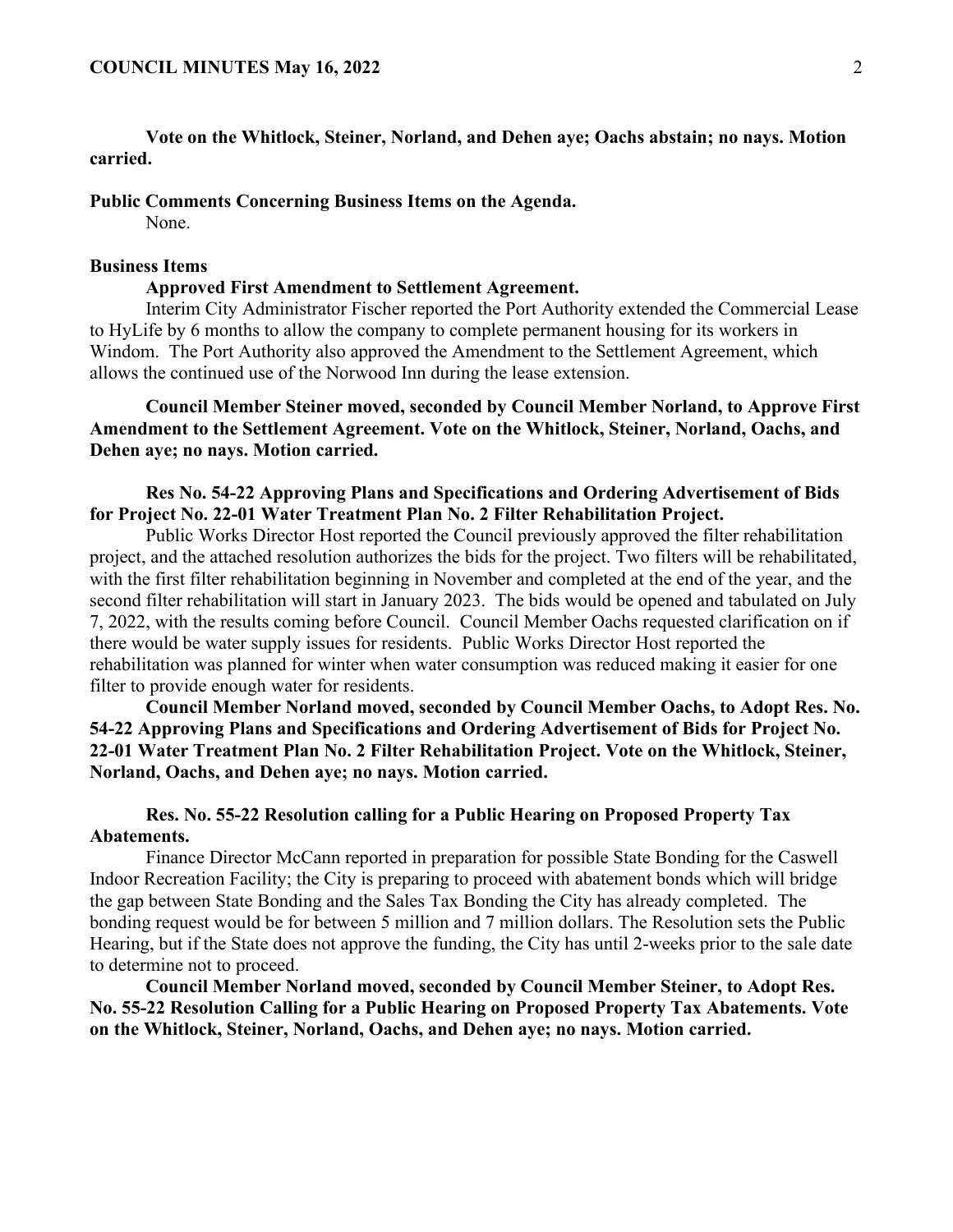# **Res. No. 56-22 Resolution Approving Plans and Authorizing Bidding for the Caswell Indoor Recreation Facility.**

Public Works Director Host reported in preparation for State bonding approval; that the City would like to go out for bid for the Caswell Indoor Recreation Facility. The Resolution clearly states that if the City is not awarded the State bonding, the project will not proceed. The resolution includes spreadsheets that outline costs, sources, and uses. Public Works Director Host noted it only sends it out for bid; the Council will review the bids at a future Council Meeting.

**Council Member Steiner moved, seconded by Council Member Norland, 56-22 Resolution Approving Plans and Authorizing Bidding for the Caswell Indoor Recreation Facility. Vote on the Whitlock, Steiner, Norland, Oachs, and Dehen aye; no nays. Motion carried.** 

# **Res. No. 57-22 Approving Mn/DOT Agreement No. 1049958 Grant Agreement for State Transportation Fund (Local Road Improvement Program) and Grant Terms and Conditions 2022 Lor Ray Drive Street and Utility Improvement Project SAP 150-117-008.**

City Engineer Sarff reported the Resolution authorizes the Mayor and the Interim City Administrator to enter into an agreement with MnDOT for the Local Road Improvement grant. The Grant awards the City \$575,000 for the Lor Ray Drive Improvement project. The agreement is a standard agreement.

**Council Member Steiner moved, seconded by Council Member Whitlock, to Adopt No. 57-22 Approving Mn/DOT Agreement No. 1049958 Grant Agreement for State Transportation Fund (Local Road Improvement Program) and Grant Terms and Conditions 2022 Lor Ray Drive Street and Utility Improvement Project SAP 150-117-008. Vote on the Whitlock, Steiner, Norland, Oachs, and Dehen aye; no nays. Motion carried.** 

# **Ordinance No. 149, Fourth Series an Ordinance of the City of North Mankato, Minnesota, Zoning the Northeast Quarter of Northwest Quarter of Section 35, Township 109 North, Range 27 West as R-1S, One Family Dwelling, Small Lot.**

Interim City Administrator Fischer reported the applicants are requesting the zoning of the described property as R-1S, One Family Dwelling, Small Lot upon successful annexation of the property. The Planning Commission reviewed the request and recommended approval.

**Council Member Steiner moved, seconded by Council Member Oachs, to Adopt Ordinance No. 149, Fourth Series an Ordinance of the City of North Mankato, Minnesota, Zoning the Northeast Quarter of Northwest Quarter of Section 35, Township 109 North, Range 27 West as R-1S, One Family Dwelling, Small Lot. Vote on the Whitlock, Steiner, Norland, Oachs, and Dehen aye; no nays. Motion carried.** 

## **Preliminary Plat Belgrade Addition.**

Community Development Director Fischer reported the applicants are in the process of annexing 39 acres of vacant farmland into the City for future single-family residential development. The preliminary plat named Belgrade Addition consists of 104 lots for single-family residential development and Outlots A, B, and C reserved for stormwater ponds. Internal roadway access consists of a network of new streets with outlets to serve future residential development to the north and to the west. The proposed development would be developed in phases, with the first phase of the development consisting of 27 single-family lots.

**Council Member Whitlock moved, seconded by Council Member Steiner, to Approve the Preliminary Plat Belgrade Addition. Vote on the Whitlock, Steiner, Norland, Oachs, and Dehen aye; no nays. Motion carried.**